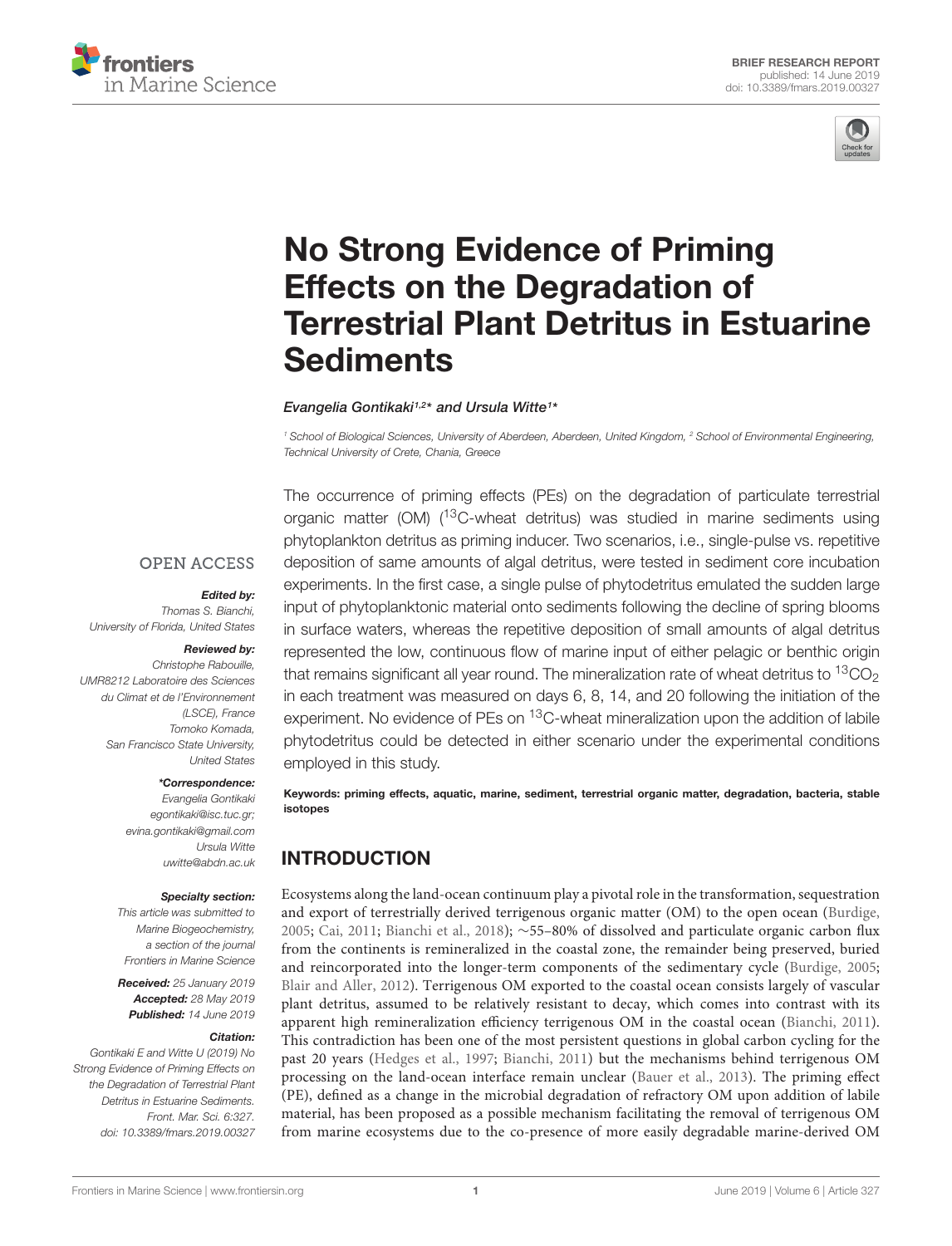[\(Guenet et al.,](#page-4-6) [2010;](#page-4-6) [Bianchi,](#page-4-4) [2011\)](#page-4-4). Nevertheless, previous studies that have attempted to verify this hypothesis in freshwater and marine ecosystems have produced inconsistent results [\(Bengtsson et al.,](#page-4-7) [2014;](#page-4-7) [Wagner et al.,](#page-5-1) [2014;](#page-5-1) [Gontikaki et al.,](#page-4-8) [2015;](#page-4-8) [Ward et al.,](#page-5-2) [2016\)](#page-5-2).

Large pulsed inputs of marine OM in coastal and deep-water sediments occur following the decline of spring phytoplankton blooms in surface waters and usually cause an increase in benthic metabolism [\(Billen et al.,](#page-4-9) [1990;](#page-4-9) [Gooday,](#page-4-10) [2002\)](#page-4-10). These pulsed depositions, however, are superimposed upon a low, steady level of marine OM input of either pelagic or benthic origin that remains significant all year round. Most priming studies in aquatic ecosystems have simulated single-pulse inputs that are usually characterized by the growth of a saprophytic population with r-strategist characteristics metabolizing easily accessible components of marine OM [\(van Nugteren et al.,](#page-5-3) [2009;](#page-5-3) [Gontikaki et al.,](#page-4-11) [2013,](#page-4-11) [2015;](#page-4-8) [Bianchi et al.,](#page-4-12) [2015;](#page-4-12) [Trevathan-](#page-5-4)[Tackett et al.,](#page-5-4) [2018\)](#page-5-4). Under such conditions, apparent or negative PE due to preferential substrate utilization are likely to occur [\(Kuzyakov,](#page-5-5) [2002;](#page-5-5) [Gontikaki et al.,](#page-4-11) [2013\)](#page-4-11). On the contrary, we hypothesized that the low, continuous supply of labile marine OM would maintain background levels of benthic metabolism with no disruption to the microbial community, thus causing real priming of terrigenous OM. We used pre-aged <sup>13</sup>C-wheat detritus as a proxy for terrigenous OM and tested the effect of single-pulse vs. repetitive deposition of algal detritus to investigate the occurrence and magnitude of PE under different scenarios of marine OM input. To our knowledge, this is the first study to examine how temporal differences in marine OM input affect terrigenous OM degradation in marine sediments.

## MATERIALS AND METHODS

## Sediment Sampling and Experimental Set-Up

Sediment was collected in Perspex cores (3.6 cm ID  $\times$  30 cm length) from the mudflats in the lower reach of the Ythan estuary, Aberdeenshire, Scotland, United Kingdom in February 2017 (**[Supplementary Figure S1](#page-4-13)**). The cores were inserted 10 cm into the sediments by hand at low tide and kept in a temperaturecontrolled room at 10◦C for the duration of the experiment. Core incubations were initiated following a 3-day acclimation period with continuous oxygenation.  ${}^{13}$ C-labeled wheat detritus (97 atom% grinded over a 1 mm sieve; IsoLife, Netherlands) was chosen as a proxy for terrigenous OM due to the fact that crop, mainly cereals, and grassland account for >95% of the Ythan River catchment area [\(Raffaelli,](#page-5-6) [1999\)](#page-5-6). Wheat detritus was preaged in unfiltered seawater in the dark for 50 days prior to the incubation experiment to imitate natural degradation during the transition from land to sea. Freeze-dried unlabelled detritus of the diatom Thalassiosira pseudonana was used as a priming inducer (C and N composition of substrates are given in **[Supplementary](#page-4-13) [Table S1](#page-4-13)**). The amount of diatom detritus added was equivalent to the monthly deposition based on the mean annual daily phytoplankton deposition in the Ythan estuary [\(Baird and Milne,](#page-4-14) [1981\)](#page-4-14). Four treatments - Ctrl, <sup>13</sup>C-Ctrl, Pulse and Dose -

were tested (**[Supplementary Table S2](#page-4-13)**). The addition of wheat detritus marked the start of the experiment (day 0). Diatoms were added 1 week later, on day 7, in both Pulse and Dose treatments. Thereafter, diatom doses were added every other day in Dose treatment cores (**[Supplementary Table S2](#page-4-13)**). Closed core incubations were performed on days 6, 8, 14, and 20 to measure production of dissolved inorganic carbon (total DIC and  $DI<sup>13</sup>C$ ). Incubations lasted for 4–6 h. Details on the experimental set up and sampling procedure are given in **[Supplementary](#page-4-13) [Information](#page-4-13)** (see section "**[Supplementary Information](#page-4-13)** on the Sampling Site, Experimental Set up and Sampling Procedure", **[Supplementary Figure S2](#page-4-13)**).

## Sample Treatment and Analysis

Seawater samples were sterile-filtered and stored at 4◦C in 3 ml exetainers (Labco, United Kingdom) with no headspace. The concentration of  $CO<sub>2</sub>$  and carbon isotope ratio in the samples were measured at the University of California Davis Stable Isotope Facility<sup>[1](#page-1-0)</sup>.  $\delta^{13}$ C values were expressed relative to the international standard V-PDB (Vienna PeeDee Belemnite). The mineralization of added wheat-derived carbon was calculated as the product of excess  $^{13}$ C and the total DIC concentration divided by the fractional abundance of  $^{13}$ C in wheat using wellestablished equations [\(Gontikaki et al.,](#page-4-8) [2015\)](#page-4-8).

#### Statistical Analysis

Statistical models to study the effect of treatment and incubation day (both categorical variables) on total and <sup>13</sup>C-wheat mineralization were developed for each response variable using linear mixed-effect modeling [\(Zuur et al.,](#page-5-7) [2009\)](#page-5-7). Core identity was incorporated in the models as a random effect to impose a correlation structure on all observations within each core. Variance covariate terms were also included where data exploration revealed instances of unequal variance. Day 8 was excluded from analysis due to loss of 2 replicates from the Dose treatment on that sampling point. Due to the importance of this particular time point that followed diatoms addition on day 7, we also performed an analysis excluding the Dose treatment, but including day 8. The analysis was performed using the "nlme" package [\(Pinheiro et al.,](#page-5-8) [2018\)](#page-5-8) in the "R" programming environment [\(R Core Team,](#page-5-9) [2018\)](#page-5-9). A detailed description of the statistical analysis is provided in **[Supplementary](#page-4-13) [Information](#page-4-13)** (see section "**[Supplementary Information](#page-4-13)** on the Statistical Analysis").

# RESULTS

Total and wheat mineralization per treatment and incubation day are shown in **[Figures 1](#page-2-0)**, **[2](#page-2-0)**. Total mineralization was significantly affected by incubation day (L. ratio = 13.59, df<sub>1</sub>,  $p = 0.0011$ ) and treatment (L. ratio = 12.28,  $df_1$ ,  $p = 0.0065$ ) when days 6, 14, and 20 were tested [**[Supplementary Information](#page-4-13)** see section "Model Output for the Total Mineralization (Total DIC) Data

<span id="page-1-0"></span><sup>1</sup><https://stableisotopefacility.ucdavis.edu/>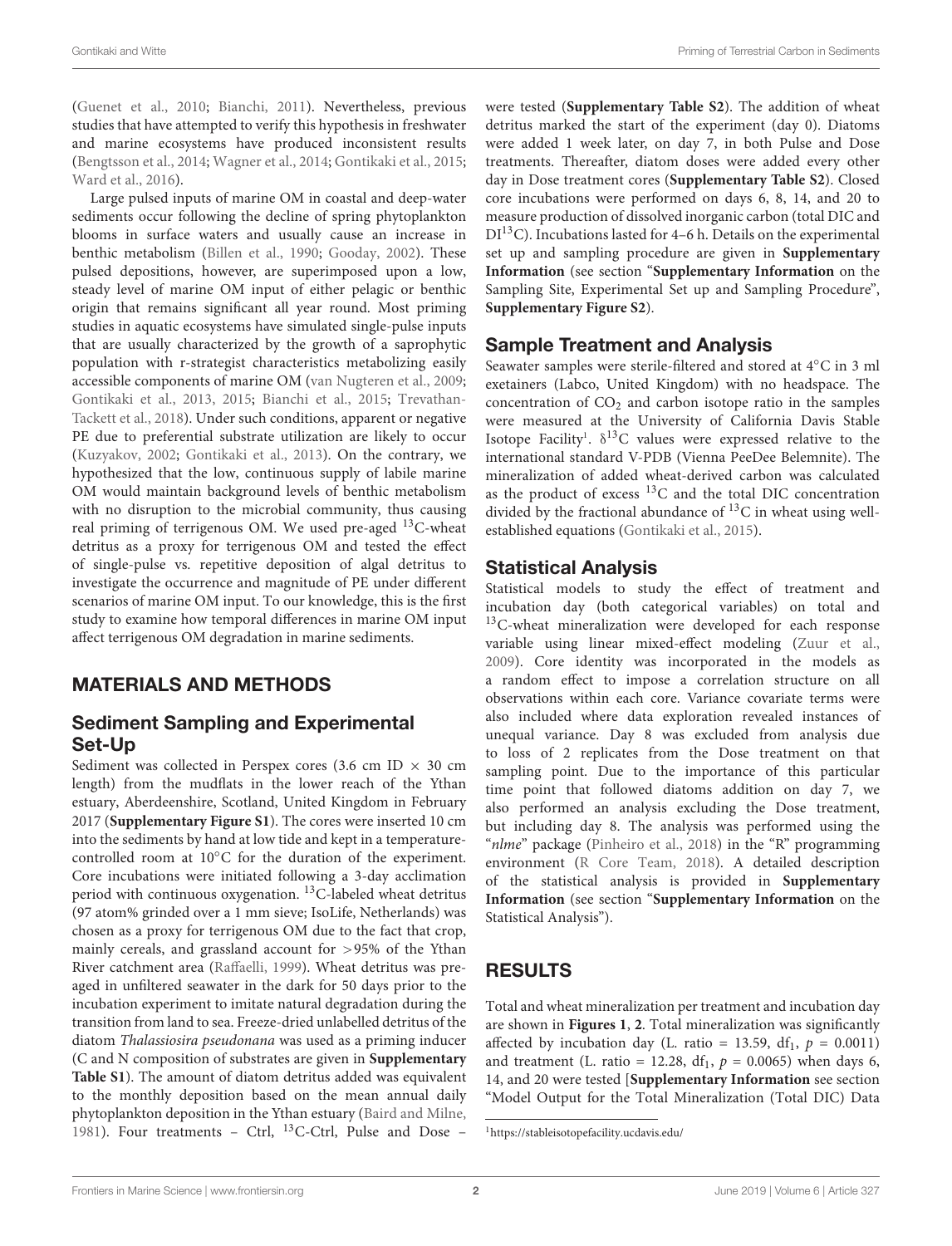

<span id="page-2-0"></span>Analysis (Dataset Excluding Day 8)", **[Supplementary Figure S3](#page-4-13)**]. Total mineralization rate was lowest on day 14 in all treatments. Significantly higher total mineralization was observed in the Dose treatment compared to <sup>13</sup>C-Ctrl and Pulse but none was significantly different from Ctrl (**[Supplementary Information](#page-4-13)** see section "Model Output for the Total Mineralization (Total DIC) Data Analysis (Dataset Excluding Day 8)", **[Supplementary](#page-4-13) [Figure S3](#page-4-13)**). When Dose treatment is excluded from the analysis (but day 8 included) the effect of treatment is lost (L. ratio = 1.01,  $df_1$ ,  $p = 0.6032$ ) and total mineralization is only affected by incubation day (L. ratio = 16.13, df<sub>1</sub>,  $p = 0.0011$ ) with highest rates measured on day 8 [**[Supplementary Information](#page-4-13)** see section "Model Output for the Total Mineralization (Total DIC) Data Analysis Excluding Dose Treatment (Including Day 8)", **[Supplementary Figure S4](#page-4-13)**].

Priming effect was evaluated as the difference in  $^{13}$ Cwheat mineralization between treatments with and without diatoms addition. If PE was present, we would expect addition of diatoms to the Pulse and Dose treatments on day 7 to result in higher  $^{13}$ C-wheat mineralization compared to  $^{13}$ C-Ctrl. It is reminded that on day 0, cores of all treatments apart from Ctrl had been amended with <sup>13</sup>C-wheat only. <sup>13</sup>Cwheat mineralization was not significantly different between treatments (L. ratio = 4.31, df<sub>1</sub>,  $p = 0.1158$ ) or incubation day (L. ratio = 4.15, df<sub>1</sub>,  $p = 0.1254$ ) when days 6, 14, and 20 were tested (**[Supplementary Information](#page-4-13)** see section "Model Output for the  $13C$ -Wheat Mineralization (DI<sup>13</sup>C) Data

Analysis (Dataset Excluding Day 8)"). When day 8 is included in the analysis (but Dose treatment excluded),  $^{13}$ C-wheat mineralization was affected by incubation day (L. ratio = 20.38, df<sub>1</sub>,  $p \leq 0.0001$ ) but not treatment (L. ratio = 2.49, df<sub>1</sub>,  $p = 0.1143$ . Highest <sup>13</sup>C-wheat mineralization was observed on days 8 and 20 regardless of treatment (**[Supplementary](#page-4-13) [Information](#page-4-13)** see section "Model output for the <sup>13</sup>C-Wheat Mineralization (DI<sup>13</sup>C) Data Analysis (dataset Excluding Dose Treatment (Including Day 8)", **[Supplementary Figure S5](#page-4-13)**). The full dataset used for the analysis can be found in **[Supplementary Table S3](#page-4-13)**.

#### **DISCUSSION**

The co-metabolic interactions between allochthonous and autochthonous marine-derived material were studied with the aim to uncover if PE is an important factor in the effective degradation of terrigenous OM in marine sediments. This study comes as a follow-up of [Gontikaki et al.](#page-4-8) [\(2015\)](#page-4-8) in which the occurrence of PE on terrigenous OM degradation was studied at the same location in sediment-water slurries with <sup>13</sup>C-lignocellulose as proxy for terrigenous OM and a single pulse of marine OM. [Gontikaki et al.](#page-4-8) [\(2015\)](#page-4-8) reported differences in the timing but not overall quantity of terrigenous OM mineralization in marine OM-amended treatments compared to controls within 20 days. Due to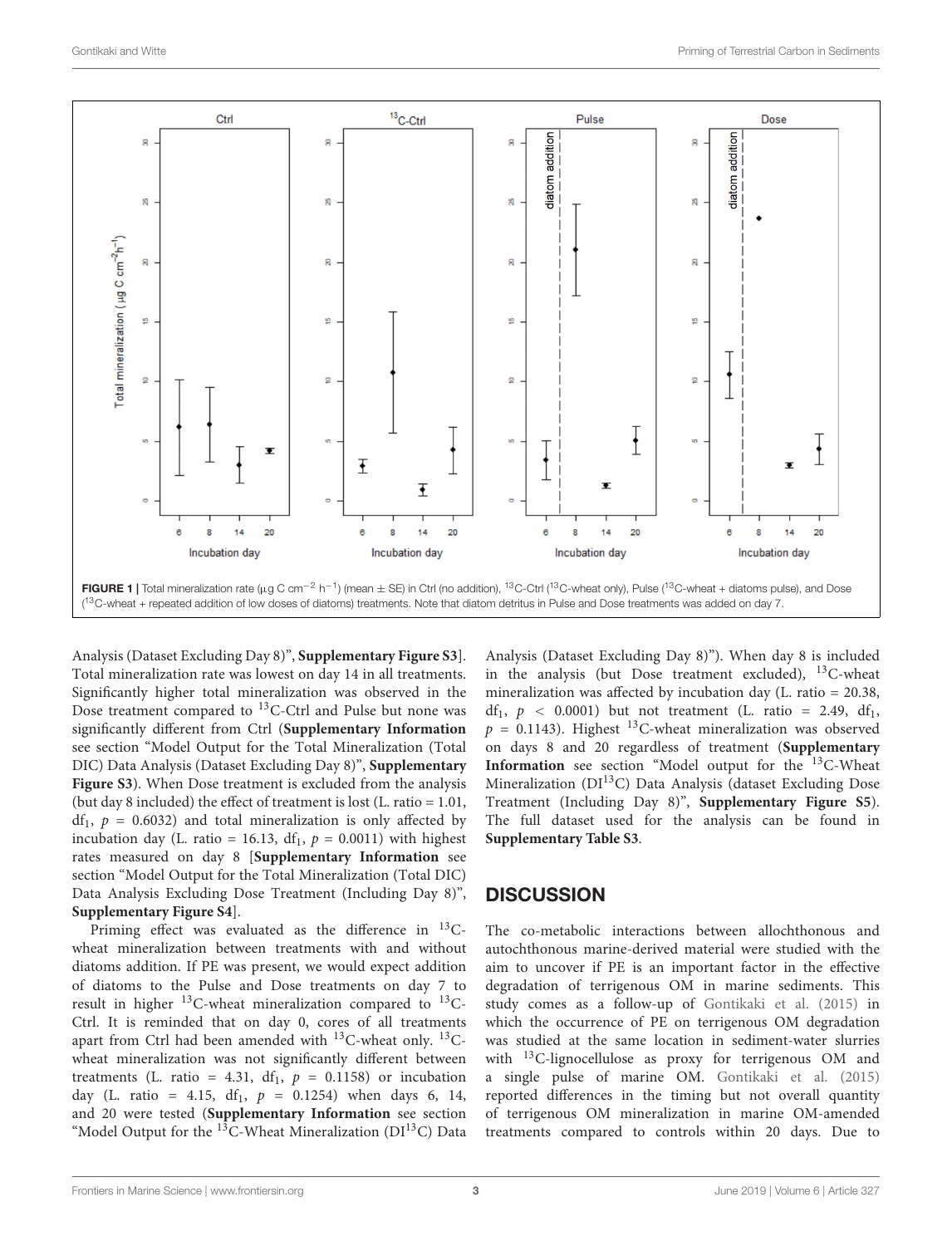

the inconclusive results on PE occurrence in that study, we repeated a similar experiment but with improved methodology; the terrigenous OM proxy was naturally aged plant detritus, instead of extracted lignocellulose, and whole-core incubations that better represent the whole benthic community compared to sediment-water slurries were performed. Indeed, preaging resulted in a terrigenous OM substrate with higher C:N compared to lignocellulose (169 vs. 107, respectively) possibly indicating more complete removal of easily degradable components. This study further examined the effect of temporal differences in marine OM deposition, i.e., single large pulse vs. several lower inputs, which naturally occur in sedimentary environments but have not been addressed previously in the context of PE.

The pulse of marine OM on the sediments can result in the rapid growth of opportunistic diatom-degrading populations, observed as a surge in total mineralization within the first few days following addition. This, however, would complicate the observation of real PE due to the accelerated turnover of bacterial biomass that triggers apparent PE [\(Nottingham](#page-5-10) [et al.,](#page-5-10) [2009;](#page-5-10) [Kuzyakov,](#page-5-11) [2010\)](#page-5-11). In this study, total mineralization was not significantly different between cores that received diatoms compared to controls suggesting that a possible disturbance in the function of the benthic community by the sudden input of marine OM was avoided. PE, as

evaluated by the difference in <sup>13</sup>C-wheat mineralization between diatom-amended (Pulse and Dose) and wheat-only  $(^{13}C-Ctrl)$ treatments, could not be detected under the experimental conditions of this study.

There is little agreement as to the importance of PE in aquatic systems based on the relatively few studies that have quantified this phenomenon in freshwater and marine ecosystems. Discrepancies could be attributed to a number of factors ranging from the type of ecosystem under study to purely experimental differences between studies, such as the "labile" priming agents used and the definition of "recalcitrant" primed OM. Priming of bulk sedimentary OM (C:N ∼10; [Middelburg and Nieuwenhuize,](#page-5-12) [1998\)](#page-5-12) by microalgal detritus as the priming agent has been previously reported in estuarine [\(van Nugteren et al.,](#page-5-3) [2009\)](#page-5-3) and in seagrass meadow sediments only when the priming agent used was the naturally predominant "labile" OM source i.e., seagrass detritus [\(Trevathan-Tackett et al.,](#page-5-4) [2018\)](#page-5-4). No clear evidence of PE on DOC degradation in lake waters of varying trophic states (oligotrophic to eutrophic) could be found under a suite of experimental conditions [\(Catalán et al.,](#page-4-15) [2015\)](#page-4-15) whereas low nutrient levels seemed to favor the occurrence of PE on leaf litter decomposition at the presence of a benthic diatom [\(Danger et al.,](#page-4-16) [2013\)](#page-4-16). Among studies that used the same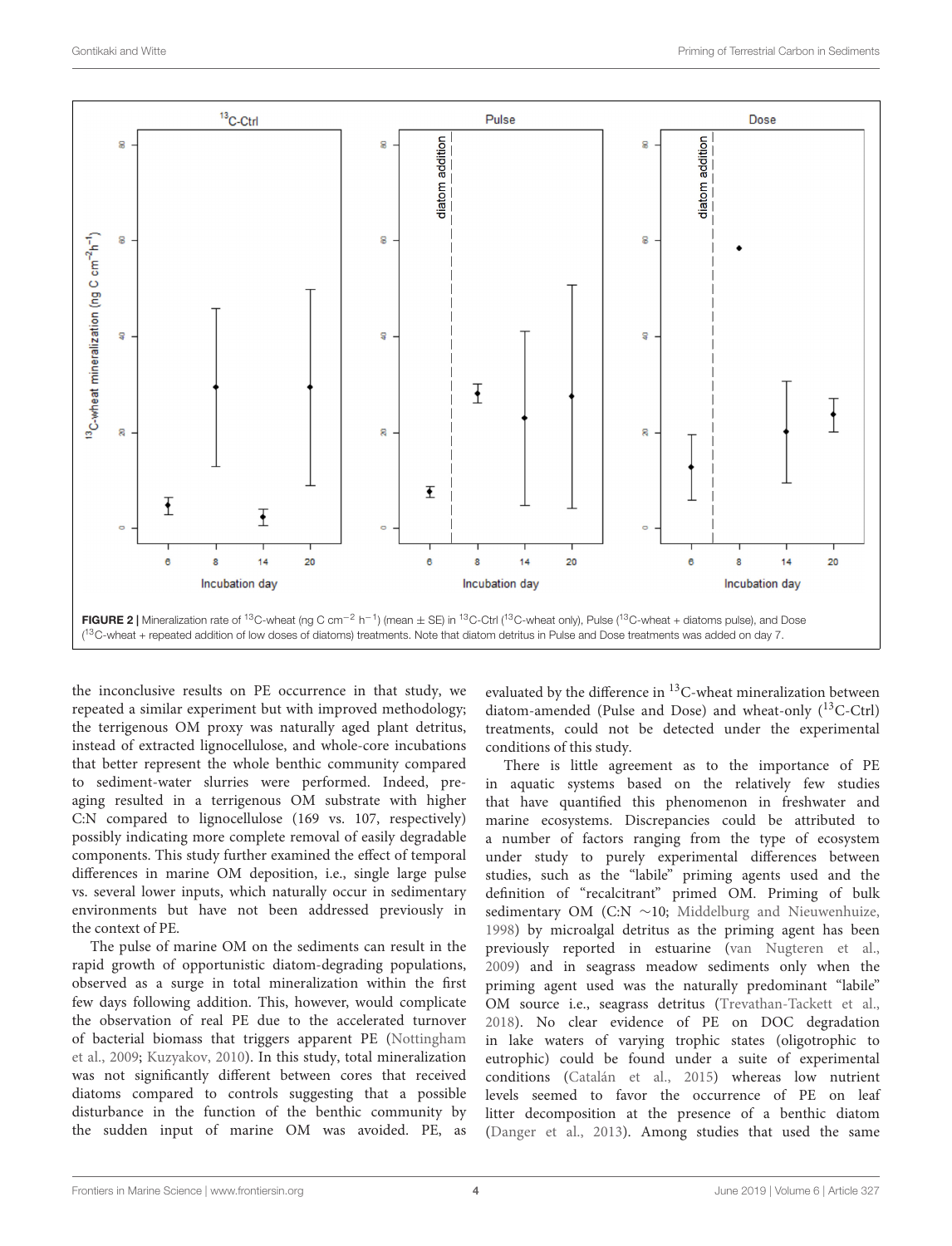methodology as here, i.e., addition of  $^{13}$ C-labeled terrigenous OM and unlabelled priming agents, [Bengtsson et al.](#page-4-7) [\(2014\)](#page-4-7) and [Wagner et al.](#page-5-1) [\(2014\)](#page-5-1) reported no PE in stream biofilms while [Ward et al.](#page-5-2) [\(2016\)](#page-5-2) measured positive PE in river water. Comparisons between ecosystems and methodologies is problematic, however, a meta-analysis of PE in aquatic studies showed only scarce potential for significant PE in aquatic systems; high heterogeneity across systems and within studies rendered the overall 12.6% positive PE insignificant [\(Bengtsson et al.,](#page-4-17) [2018\)](#page-4-17).

To conclude, this study focused on the occurrence of PEs during the degradation of terrestrial plant material after its deposition on coastal sediments due to the copresence of easily degradable marine detritus. Two scenarios were tested in terms of priming inducer application; a single large pulse of diatoms emulating the deposition of phytodetritus following a phytoplankton bloom and the repeated addition of lower doses of diatom detritus emulating the daily algae deposition of pelagic or benthic origin. No strong evidence of priming on terrestrial plant detritus (13C-wheat) mineralization upon addition of marine OM could be detected in either scenario under the experimental conditions in this study. Low or insignificant PEs and high variability between replicates of the same treatment obstructed a solid conclusion on the occurrence of PEs in this case. Differences in macrofaunal abundance and bioturbation rate between cores could have contributed considerably to the observed heterogeneity. Higher numbers of replicate cores per treatment and greater core size should be considered in future experiments.

#### **REFERENCES**

- <span id="page-4-14"></span>Baird, D., and Milne, H. (1981). Energy flow in the Ythan estuary, Aberdeenshire, Scotland. Estuar. Coast. Shelf Sci. 13, 455–472. [doi: 10.1016/S0302-3524\(81\)](https://doi.org/10.1016/S0302-3524(81)80041-2) [80041-2](https://doi.org/10.1016/S0302-3524(81)80041-2)
- <span id="page-4-5"></span>Bauer, J. E., Cai, W.-J., Raymond, P. A., Bianchi, T. S., Hopkinson, C. S., and Regnier, P. A. (2013). The changing carbon cycle of the coastal ocean. Nature 504, 61–70. [doi: 10.1038/nature12857](https://doi.org/10.1038/nature12857)
- <span id="page-4-17"></span>Bengtsson, M. M., Attermeyer, K., and Catalán, N. (2018). Interactive effects on organic matter processing from soils to the ocean: are priming effects relevant in aquatic ecosystems? Hydrobiologia 822, 1–17. [doi: 10.1007/s10750-018-3672-2](https://doi.org/10.1007/s10750-018-3672-2)
- <span id="page-4-7"></span>Bengtsson, M. M., Wagner, K., Burns, N. R., Herberg, E. R., Wanek, W., Kaplan, L. A., et al. (2014). No evidence of aquatic priming effects in hyporheic zone microcosms. Sci. Rep. 4:5187. [doi: 10.1038/srep05187](https://doi.org/10.1038/srep05187)
- <span id="page-4-4"></span>Bianchi, T. S. (2011). The role of terrestrially derived organic carbon in the coastal ocean: a changing paradigm and the priming effect. Proc. Natl. Acad. Sci. U.S.A. 108, 19473–19481. [doi: 10.1073/pnas.1017982108](https://doi.org/10.1073/pnas.1017982108)
- <span id="page-4-2"></span>Bianchi, T. S., Cui, X., Blair, N. E., Burdige, D. J., Eglinton, T. I., and Galy, V. (2018). Centers of organic carbon burial and oxidation at the landocean interface. Org. Geochem. 115, 138–155. [doi: 10.1016/j.orggeochem.2017.](https://doi.org/10.1016/j.orggeochem.2017.09.008) [09.008](https://doi.org/10.1016/j.orggeochem.2017.09.008)
- <span id="page-4-12"></span>Bianchi, T. S., Thornton, D. C. O., Yvon-Lewis, S. A., King, G. M., Eglinton, T. I., Shields, M. R., et al. (2015). Positive priming of terrestrially derived dissolved organic matter in a freshwater microcosm system. Geophys. Res. Lett. 42, 5460–5467. [doi: 10.1002/2015GL064765](https://doi.org/10.1002/2015GL064765)
- <span id="page-4-9"></span>Billen, G., Joiris, C., Meyer-Reil, L., and Linderboom, H. (1990). Role of bacteria in the north sea ecosystem. Netherlands J. Sea Res. 26, 265–293. [doi: 10.1016/](https://doi.org/10.1016/0077-7579(90)90093-V) [0077-7579\(90\)90093-V](https://doi.org/10.1016/0077-7579(90)90093-V)

#### AUTHOR CONTRIBUTIONS

EG and UW conceived the study. EG conducted the experiments and carried out data analysis. EG and UW co-wrote the manuscript.

## FUNDING

EG was funded by the MASTS pooling initiative (The Marine Alliance for Science and Technology for Scotland). MASTS was funded by the Scottish Funding Council (Grant reference HR09011) and contributing institutions. EG is currently funded by the Hellenic Foundation for Research and Innovation (HFRI) (grant number 1874) and the General Secretariat for Research and Technology (GSRT). This study was funded by the MASTS Marine Biogeochemistry Forum small grants scheme and their support is gratefully acknowledged.

#### ACKNOWLEDGMENTS

We thank Val Johnston for her assistance in sediment sampling in the Ythan estuary.

## <span id="page-4-13"></span>SUPPLEMENTARY MATERIAL

The Supplementary Material for this article can be found online at: [https://www.frontiersin.org/articles/10.3389/fmars.](https://www.frontiersin.org/articles/10.3389/fmars.2019.00327/full#supplementary-material) [2019.00327/full#supplementary-material](https://www.frontiersin.org/articles/10.3389/fmars.2019.00327/full#supplementary-material)

- <span id="page-4-3"></span>Blair, N. E., and Aller, R. C. (2012). The fate of terrestrial organic carbon in the marine environment. Ann. Rev. Mar. Sci. 4, 401–423. [doi: 10.1146/annurev](https://doi.org/10.1146/annurev-marine-120709-142717)[marine-120709-142717](https://doi.org/10.1146/annurev-marine-120709-142717)
- <span id="page-4-0"></span>Burdige, D. J. (2005). Burial of terrestrial organic matter in marine sediments: a re-assessment. Glob. Biogeochem. Cycles 19, 1–7. [doi: 10.1029/2004GB002368](https://doi.org/10.1029/2004GB002368)
- <span id="page-4-1"></span>Cai, W.-J. (2011). Estuarine and coastal ocean carbon paradox: CO2 sinks or sites of terrestrial carbon incineration? Ann. Rev. Mar. Sci. 3, 123–145. [doi:](https://doi.org/10.1146/annurev-marine-120709-142723) [10.1146/annurev-marine-120709-142723](https://doi.org/10.1146/annurev-marine-120709-142723)
- <span id="page-4-15"></span>Catalán, N., Kellerman, A. M., Peter, H., Carmona, F., and Tranvik, L. J. (2015). Absence of a priming effect on dissolved organic carbon degradation in lake water. Limnol. Oceanogr. 60, 159–168. [doi: 10.1002/lno.10016](https://doi.org/10.1002/lno.10016)
- <span id="page-4-16"></span>Danger, M., Cornut, J., Chauvet, E., Chavez, P., Elger, A., and Lecerf, A. (2013). Benthic algae stimulate leaf litter decomposition in detritus-based headwater streams: a case of aquatic priming effect? Ecology 94, 1604–1613. [doi: 10.1890/](https://doi.org/10.1890/12-0606.1) [12-0606.1](https://doi.org/10.1890/12-0606.1)
- <span id="page-4-8"></span>Gontikaki, E., Thornton, B., Cornulier, T., and Witte, U. (2015). Occurrence of priming in the degradation of lignocellulose in marine sediments. PLoS One 10:e0143917. [doi: 10.1371/journal.pone.0143917](https://doi.org/10.1371/journal.pone.0143917)
- <span id="page-4-11"></span>Gontikaki, E., Thornton, B., Huvenne, V. A. I., and Witte, U. (2013). Negative priming effect on organic matter mineralisation in NE Atlantic slope sediments. PLoS One 8:e67722. [doi: 10.1371/journal.pone.006](https://doi.org/10.1371/journal.pone.0067722) [7722](https://doi.org/10.1371/journal.pone.0067722)
- <span id="page-4-10"></span>Gooday, A. J. (2002). Biological responses to seasonally varying fluxes of organic matter to the ocean floor: a review. J. Oceanogr. 58, 305–332. [doi: 10.1023/A:](https://doi.org/10.1023/A:1015865826379) [1015865826379](https://doi.org/10.1023/A:1015865826379)
- <span id="page-4-6"></span>Guenet, B., Danger, M., Abbadie, L., and Lacroix, G. (2010). Priming effect: bridging the gap between terrestrial and aquatic ecology. Ecology 91, 2850–2861. [doi: 10.1890/09-1968.1](https://doi.org/10.1890/09-1968.1)